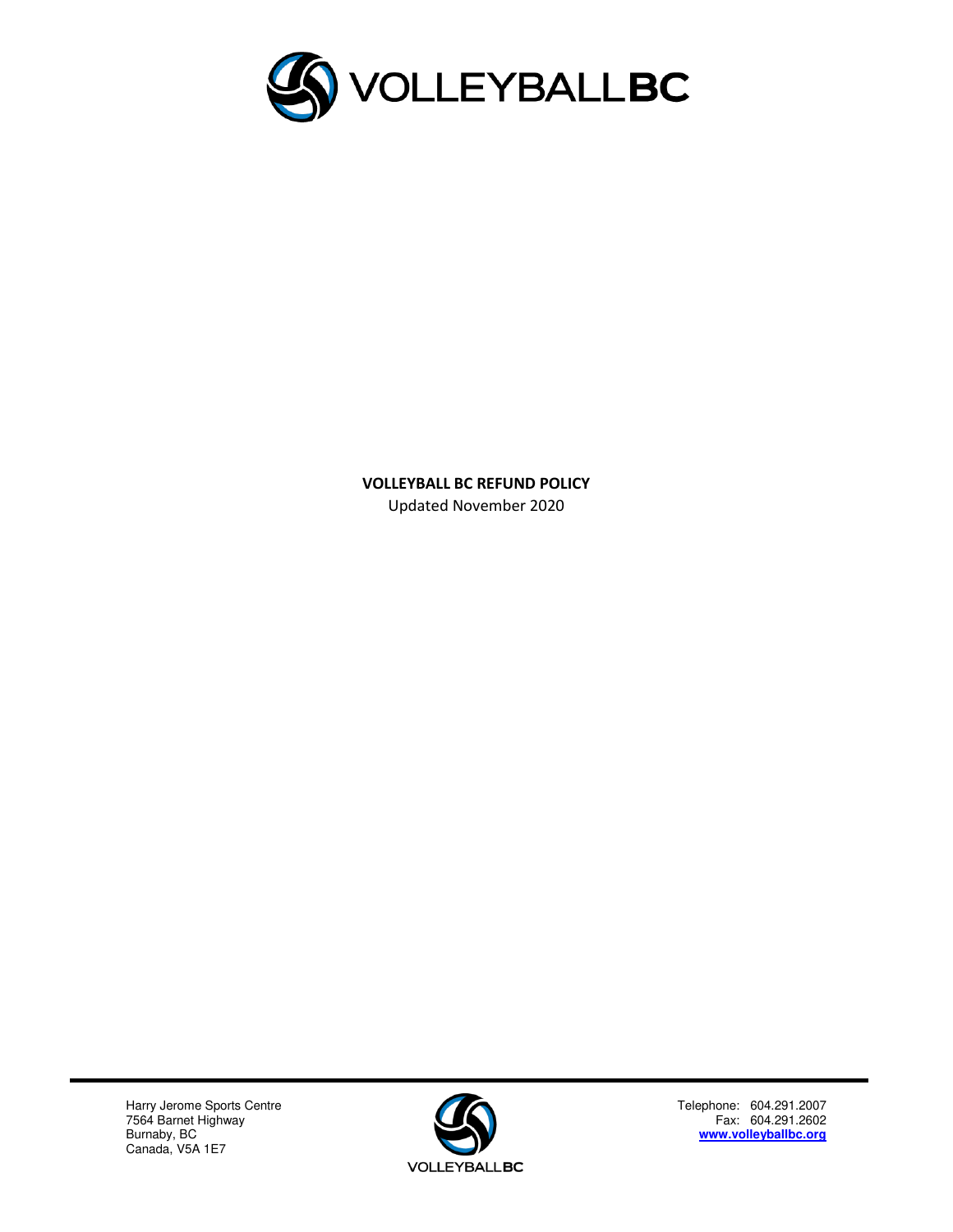

# **GENERAL PROGRAMS / REGISTRATION**

#### **Participant withdrawal:**

|                                     | Program Cost Under \$100      | Program Cost Over \$100  |
|-------------------------------------|-------------------------------|--------------------------|
| Prior to the registration deadline* | Refund minus a \$10           | Refund minus a \$25      |
|                                     | administrative fee            | administrative fee       |
| After the registration deadline*    | No refund                     | No refund                |
| Withdrawal due to injury or illness | Pro-rated refund minus a \$10 | Pro-rated refund minus a |
|                                     | administrative fee            | \$25 administrative fee  |

\*If no deadlines are posted, the deadline is the first day of the program

#### **VBC Cancellation:**

|                                       | Program Cost Under \$100 | <b>Program Cost Over \$100</b> |
|---------------------------------------|--------------------------|--------------------------------|
| Prior to the beginning of the program | Full refund              | Full refund                    |
| After the beginning of the program    | Pro-rated refund         | Pro-rated refund               |

- This policy covers all VBC programs, clinics and events, unless explicitly stated on a specific registration.
- All refund requests must be made in writing to the Program Manager.
- VBC reserves the right to request a doctor's note should a participant withdraw due to injury or illness.

### **ADULT LEAGUE SPECIFIC INFORMATION**

VBC Cancellation: In the event of external factors causing sessions to be cancelled (eg. inclement weather, facility malfunction etc), Volleyball BC will make every effort to reschedule the missed session. In the event it cannot be rescheduled, **no refund will be issued.** However, if this happens on more than 1 occasion during a program, , a pro-rated refund will be issued for the missed sessions.

If a team withdraws from a league or competition at any time, there will be no refunds unless there is a replacement team available. If a refund is permitted, VBC's general refund policy and administrative amounts will apply.

There will be no partial refunds for missed sessions.